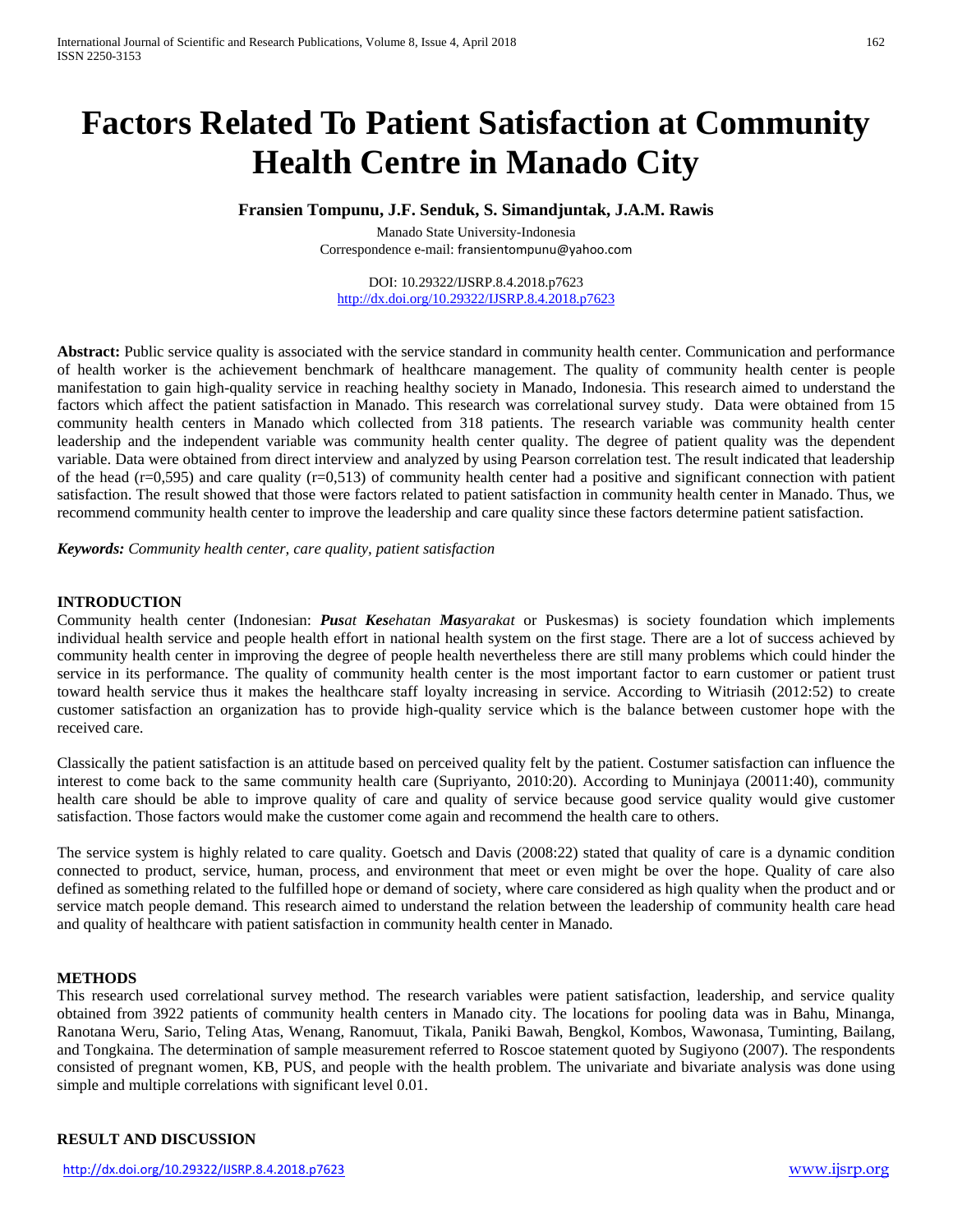The result of this research showed that the score range of patient satisfaction variable was 74-127. The score value indicated mean at 98.07, standard deviation at 10.05, median at 99, and modus at 95. The leadership of community health care got an average value of 116.83 where 129 (39.6%) and 130 (40.9%) respondents belonged to the group of below and above average value respectively. Score distribution of leadership ranged at 91-142.

Score distribution obtained from care quality variable was within range 78-131, average 105.09, standard deviation 9.81, median 105, and modus 98. Care quality score that was below and above average value was 109 respondents (34.3%) and 131 respondents (40.9%) respectively. The detail result of normality test of all variables can be seen in Table 1.

| Table 1. Overview of normality test |           |               |      |                 |                    |
|-------------------------------------|-----------|---------------|------|-----------------|--------------------|
| NO                                  | VARIABLE  | $\alpha$ -Hit | α    | <b>DECISION</b> | <b>INFORMATION</b> |
|                                     |           | 0.2           | 0.05 | Accepted $H_0$  | Normal             |
| <u>.</u>                            | $\Lambda$ | 0.092         | 0.05 | Accepted $H_0$  | Normal             |
| J.                                  |           | 0.2           | 0.05 | Accepted $H_0$  | Normal             |

The analysis of relationships among variables subsequently conducted. The result indicated rejected H0. It showed that variable of head leadership (X1) and quality of care (X2) had positive and significant relation to patient satisfaction (Y). This relation between independent and dependent variable explained as follow:

1. Based on regression analysis and bivariate correlation on leadership variable of community health center head with patient satisfaction, the equation of regression line  $\hat{Y} = 35.4 + (0.536)X1$  and correlation coefficient 0.595 were attained with significant  $\alpha$  = 0.01. Both variables were positively related and very significant, where 35.4% variants occurred on patient satisfaction can be explained by regression equation of head leadership  $\hat{Y} = 35.4 + (0.536)X1$ . It demonstrated that the leadership was one of the predictors of patient satisfaction. Both variables were positively related and very significant, where 28% variants occurred on patient satisfaction can be explained by regression equation of head leadership  $\hat{Y} = 35.4 + (0.536)X1$ . It showed that effective and dynamic leadership was dominant factor to determine the degree of patient satisfaction. Beurocratic leadership style which was assessed by community health center worker and the patient was also pleasant, supporting, and able to improve patient satisfaction which in return it impacted to the improving service of quality.

Leadership is a way of a leader affecting the subordinate act in order to joint and work productively to achieve the purpose of the organization (Trihono 2005:52). It is an approach which is more sensitive, flexible, and comprehensive to understand phenomena in society. Waridin and Guritno (2005: 25) stated that a leader must implement leadership style to manage the subordinates because a leader would greatly affect the success of the organization reaching the aim. Therefore, an organization needs a reformist leader which is able to become transformation motor to the more positive direction including in improving staff disciplinary.

Leadership is an important element in leading others. A leader has to learn knowing situation and managing information, instead of only giving work direction to other people. The thing needs to be prioritized by the head of community health center is how to use his or her personality effectively in running the health center. Thus the potential negative effect which might be a problem for others can be restrained. Leadership is an ability of a leader to inspire and guide individual or group. Since the role of head of community health center is to develop a culture of quality, therefore the head has a vision about integrated quality for the institution. Moreover, the head has apparent commitment concerning quality development process as well as convinces the medical need of society.

The leadership principle of community health center head referred to the rule of Indonesian health ministry no.128/Menkes/SK/II/2004 stating that community health center is technical implementor unit of district/city health authority that is responsible as the leader that conducts health development in a certain working area. Community health center only has a responsibility as part of health development efforts given by district/city health authority according to its capacity. Health development is the implementation of health effort by community health center head to increase awareness, willingness, and the ability of healthy life for every person in order to create optimal society health degree. Therefore the head of community health center must pose appropriate background and knowledge of health. It means that head of community health center (1) understands the foundation of community health care: philosophy, health science, and scientific, (2) understands and appreciates the nature of human, society, and community health center in implementing health establishment, (3) understands, appreciates, and conducts the task and function in the organization, (6) understands policy, planning, program, province, district/city, and subdistrict.

2. Based on regression analysis and bivariate correlation on service quality and patient satisfaction, it indicated that service quality was one of the predictors of patient satisfaction. It was demonstrated by linear regression equation  $\hat{Y} = 42.864 + (0.525)\hat{X}$  and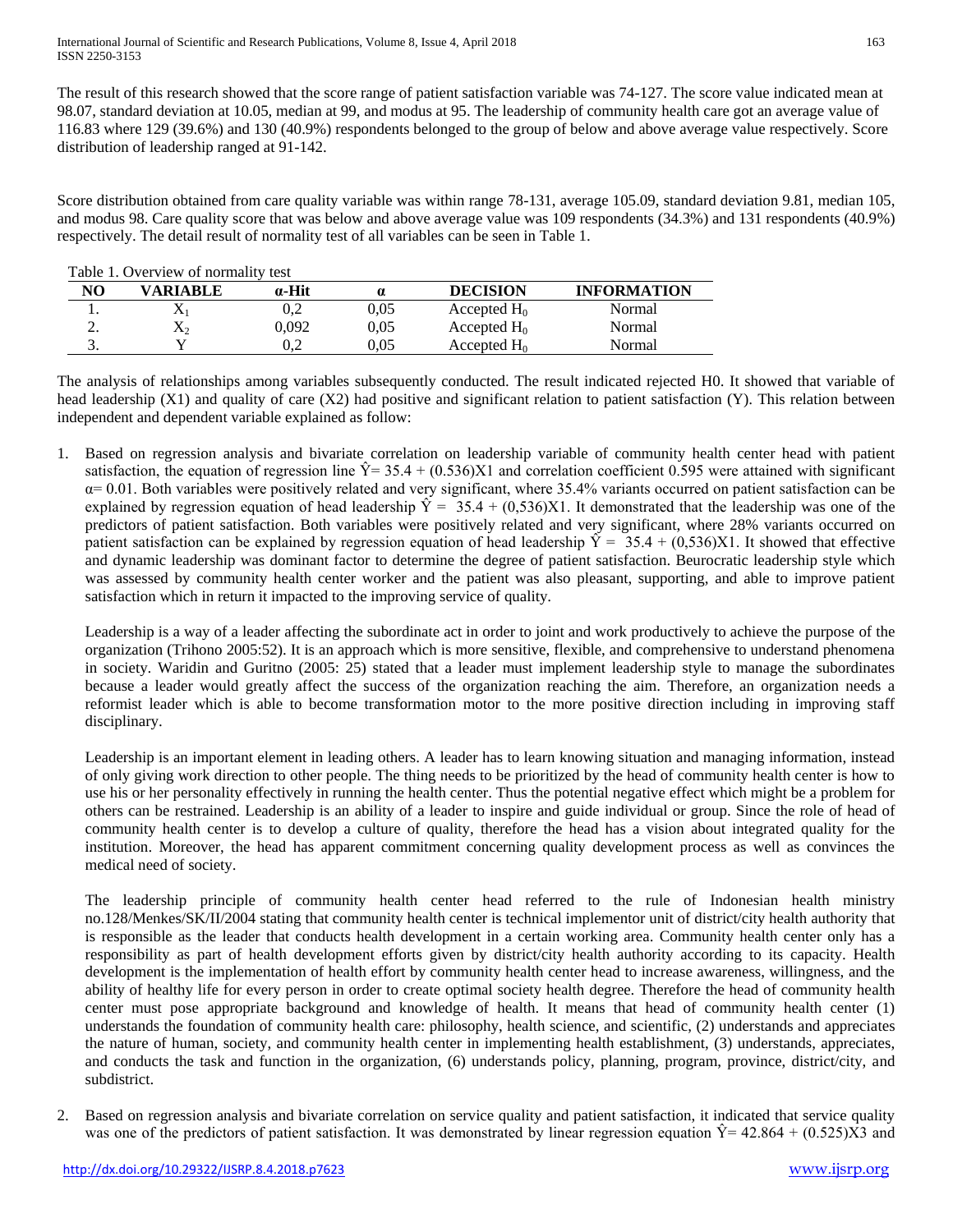correlation coefficient 0.513 with both significant level  $\alpha = 0.05$ . Both variables were related positively and very significant, where 26.3% variants occurred on patient satisfaction could be explained by service quality of that regression line.

The use of community health center has influencing factors including customer (education, profession, knowledge, other patient perception), organization (resources, accessibility of service, social access), care provider (worker attitude) Dever (2009:84). To anticipate those factors, Muninjaya A.A.Gde, (2011:105) stated that it is better for community health center to improve quality of care and quality of service because high-quality service would give satisfaction to the customer. In addition, the customer would reuse and recommend the community health center to other people. Several problems in the service were the limited medical staff and medical knowledge. The general practitioner assigned by the government was available in community health center only for several hours in a day. Apart from medical staff, the healthcare facilities were minimum, majority old and not maintained properly. According to Aulia (2014), the cause of the problem was the work of the medical and nonmedical staff which was not professional such as coming late, going home early, not keeping the appointment time, etc.

The result indicated that there was a positive relationship between quality of care and patient satisfaction. Based on our finding, we suggest that improvement of care quality is needed to give the better satisfaction of patient through some implication including:

- a. Community health center is an institution providing healthcare service. It is expected that quality service provided by the head and staff should be improved constantly so that community health center become famous due to its service quality. Health care quality is the expectation of many people. The head of community health center has a strong role in coordinating and moving nurses and general practitioners in his or her environment. The head is the main factor that can propel components to make service quality which has an orientation of people satisfaction. Therefore the head is demanded to have management and other strong capabilities to be able to make decision and initiative to improve service quality. It means the head of community health center that is strong has the capability to mobilize the resources that mainly customers to reach the expected healthcare service.
- b. The effective community health center is always responsive to use various aspects of the environment in form of human resources to provide achievement clarity of optimum service quality. Therefore the partnership of community health center and society need to continually tie together to participate in evaluating the expected service quality. Thus to make something valuable is based on how service institute manager to the customer demand. Service is abstract output, containing direct connection with the customer.
- c. The effective community health center is the one that shows the high standard of healthcare achievement and reaches a health care purpose orientated-culture. Therefore in the effort of finding the best way achieving the aim of health care which has better quality, relevant, effective, and efficient, it is a must to have the professional quality of care defined as able to conduct the given task.

## **CONCLUSION**

This research concluded that leadership of the head of community health center and care quality had positive and significant relation to patient satisfaction. Based on the result, several suggestions can be put forward regarding patient satisfaction for the improvement of community health center leadership and care quality as follow:

- 1. The head has to master certain skill and competency to support the implementation of the task in leading community health center. Competency of community health center head as written in Indonesian health ministry rule no 971 the year 2009 about competency standard of Indonesian health structural officer consisted of personal, managerial, supervision, and social dimension.
- 2. The relationship between community health center and people was done to connect the necessity of community health center and people themselves. Community health center communicates with people to understand the medical requirement for people. It is necessary to build a connection between community health center and people to maintain and develop effective bidirectional information as well as supporting each other to create a healthy society.

#### **REFERENCES**

Alamsyah, D. 2011 *. Manajemen Pelayanan Kesehatan*. Yogyakarta : Nuha Medika Ardana, K.I., Mujiati N., Utama, M.W. 2012. *Manajemen Sumber Daya Manusia*, Cetakan Pertama, Yogyakarta: PT. Graha Ilmu Azwar, A., 2004. *Pengantar Administrasi Kesehatan*, Edisi ketiga. Ciputat. Tangeran: Binarupa Aksara. Bryman, A. 2004. *Social Research Method 2nd ed*. Oxford. Univ Press, Bandura A. 2007. *Self-efficacy:theexercise of contro*l. New York: W.H.Freeman/Times Books